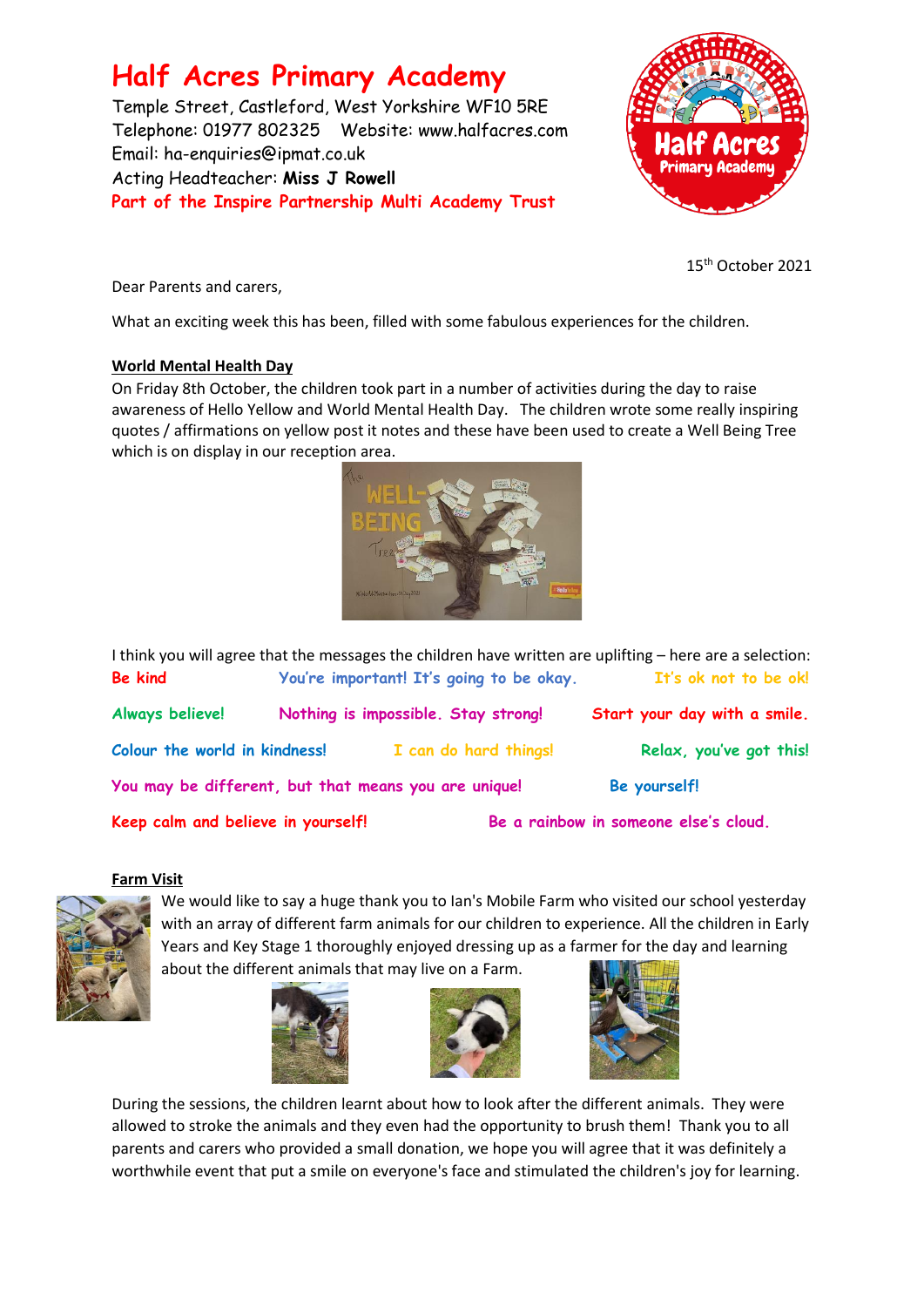## **Castleford Library**

This week, children from Years 2, 3 and 4 have had the opportunity to visit Castleford Library. All children showed respect and we are very proud of how they represented our school. The children met an author, sang songs, listened to stories and learnt about how to access the Library out of school. Lots of children expressed an interest in becoming members of the library and we would like to promote the use of the library to our families. Castleford Library is a free service and children can loan up to 12 books at a time once they have become a member. Please do make use of this service if you feel it would benefit your child / family and continue to promote a love of reading out of school.

## **School Dinners Theme Day**

Following the success of the space themed lunch menu, please look out for a Bonfire themed menu on November 5<sup>th</sup>.

## **Parent/carer consultations**

Parent/carer consultations will take place next week (week commencing 18<sup>th</sup> October) via telephone calls. Please be aware that most calls will appear as a withheld number rather than the school telephone number. If you are unable to make the time you have booked, please can you let staff or the school office know as soon as possible so that this can be rearranged.

## **Names in Jumpers and Coats**

Please can we ask that all jumpers and coats are labelled with your child's name. At times, children forget to keep these items of clothing with them when going into the lunch hall or outside. We always endeavour to reunite stray items with their owners, but this can be very difficult if they are not labelled with a name. Thank you for your support!

#### **Attendance**

We are pleased to share the weekly attendance for each class:

| Class        | % Attendance this Week               |
|--------------|--------------------------------------|
| Nursery am   | 93.55%                               |
| Nursery pm   | 84.01%                               |
| <b>YRM</b>   | 89.93%                               |
| YRN          | 94.14%                               |
| 1Κ           | 94.96%                               |
| 1W           | 97.59%<br>$\bm{\odot}$               |
| 2C           | 97.04%<br>$\odot$                    |
| 2S           | 95.98%                               |
| 3AB          | 98.60%<br>$\odot$                    |
| 3M           | 94.48%                               |
| 4Mc          | 98.74% $\Sigma \rightarrow \bigodot$ |
| 5BW          | 92.55%                               |
| 5R           | 96.62%                               |
| 60           | 95.10%                               |
| Whole School | 95.53%                               |

We have four classes this week who have achieved our target percentage of 97%  $\bigodot$  - well done! A special CONGRATULATIONS to Class 4Mc  $\frac{2}{\sqrt{2}}$  who have the highest percentage this week.